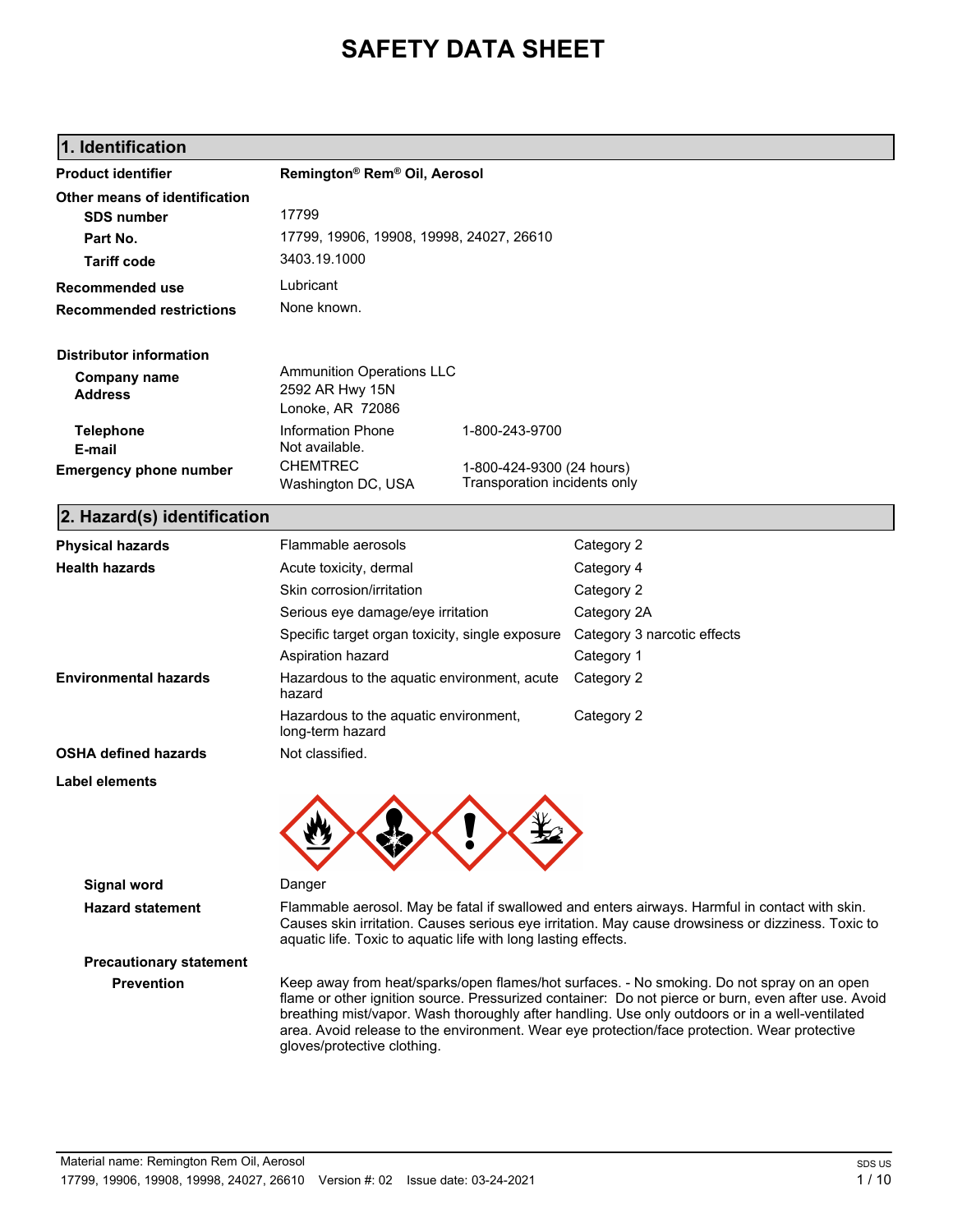| <b>Response</b>                              | If swallowed: Immediately call a poison center/doctor. Do NOT induce vomiting. If on skin: Wash<br>with plenty of water. If inhaled: Remove person to fresh air and keep comfortable for breathing. If<br>in eyes: Rinse cautiously with water for several minutes. Remove contact lenses, if present and<br>easy to do. Continue rinsing. Call a poison center/doctor if you feel unwell. If skin irritation occurs:<br>Get medical advice/attention. If eye irritation persists: Get medical advice/attention. Take off<br>contaminated clothing and wash before reuse. Collect spillage. |
|----------------------------------------------|---------------------------------------------------------------------------------------------------------------------------------------------------------------------------------------------------------------------------------------------------------------------------------------------------------------------------------------------------------------------------------------------------------------------------------------------------------------------------------------------------------------------------------------------------------------------------------------------|
| <b>Storage</b>                               | Store in a well-ventilated place. Keep container tightly closed. Store locked up. Protect from<br>sunlight. Do not expose to temperatures exceeding 50°C/122°F.                                                                                                                                                                                                                                                                                                                                                                                                                             |
| <b>Disposal</b>                              | Dispose of contents/container in accordance with local/regional/national/international regulations.                                                                                                                                                                                                                                                                                                                                                                                                                                                                                         |
| Hazard(s) not otherwise<br>classified (HNOC) | None known.                                                                                                                                                                                                                                                                                                                                                                                                                                                                                                                                                                                 |
| <b>Supplemental information</b>              | NOTE: This product is a consumer product and is labeled in accordance with the US Consumer<br>Product Safety Commission regulations which take precedence over OSHA Hazard<br>Communication labeling. The container label may not include the OSHA label elements listed in<br>this document. Always carefully review the entire SDS and the product label prior to use in the<br>workplace.                                                                                                                                                                                                |

### **3. Composition/information on ingredients**

**Mixtures**

**the chemical**

| <b>Chemical name</b>                       | Common name and synonyms | <b>CAS number</b> | %         |
|--------------------------------------------|--------------------------|-------------------|-----------|
| White Mineral Oil (petroleum)              |                          | 64742-54-7        | $40 - 50$ |
| Naphtha (petroleum), Heavy<br>Alkylate     |                          | 64741-65-7        | $20 - 30$ |
| Naphtha (petroleum), Hydrotreated<br>Heavy |                          | 64742-48-9        | $20 - 30$ |
| Carbon Dioxide                             |                          | 124-38-9          | $3 - 5$   |
| Other components below reportable levels   |                          |                   | $3 - 5$   |

\*Designates that a specific chemical identity and/or percentage of composition has been withheld as a trade secret.

| 4. First-aid measures                                                        |                                                                                                                                                                                                                                                                                |
|------------------------------------------------------------------------------|--------------------------------------------------------------------------------------------------------------------------------------------------------------------------------------------------------------------------------------------------------------------------------|
| <b>Inhalation</b>                                                            | Remove victim to fresh air and keep at rest in a position comfortable for breathing. Call a poison<br>center or doctor/physician if you feel unwell.                                                                                                                           |
| <b>Skin contact</b>                                                          | Remove contaminated clothing. Wash with plenty of soap and water. Get medical advice/attention<br>if you feel unwell. If skin irritation occurs: Get medical advice/attention. Wash contaminated<br>clothing before reuse.                                                     |
| Eye contact                                                                  | Immediately flush eyes with plenty of water for at least 15 minutes. Remove contact lenses, if<br>present and easy to do. Continue rinsing. Get medical attention if irritation develops and persists.                                                                         |
| Ingestion                                                                    | Call a physician or poison control center immediately. Rinse mouth. Do not induce vomiting. If<br>vomiting occurs, keep head low so that stomach content doesn't get into the lungs.                                                                                           |
| <b>Most important</b><br>symptoms/effects, acute and<br>delayed              | Aspiration may cause pulmonary edema and pneumonitis. May cause drowsiness and dizziness.<br>Headache. Nausea, vomiting. Severe eye irritation. Symptoms may include stinging, tearing,<br>redness, swelling, and blurred vision. Skin irritation. May cause redness and pain. |
| Indication of immediate<br>medical attention and special<br>treatment needed | Provide general supportive measures and treat symptomatically. Keep victim warm. Keep victim<br>under observation. Symptoms may be delayed.                                                                                                                                    |
| <b>General information</b>                                                   | Ensure that medical personnel are aware of the material(s) involved, and take precautions to<br>protect themselves. Show this safety data sheet to the doctor in attendance.                                                                                                   |
| 5. Fire-fighting measures                                                    |                                                                                                                                                                                                                                                                                |
| Suitable extinguishing media                                                 | Alcohol resistant foam. Powder. Carbon dioxide (CO2).                                                                                                                                                                                                                          |
| Unsuitable extinguishing<br>media                                            | Do not use water jet as an extinguisher, as this will spread the fire.                                                                                                                                                                                                         |
| Specific hazards arising from                                                | Contents under pressure. Pressurized container may explode when exposed to heat or flame.                                                                                                                                                                                      |

During fire, gases hazardous to health may be formed.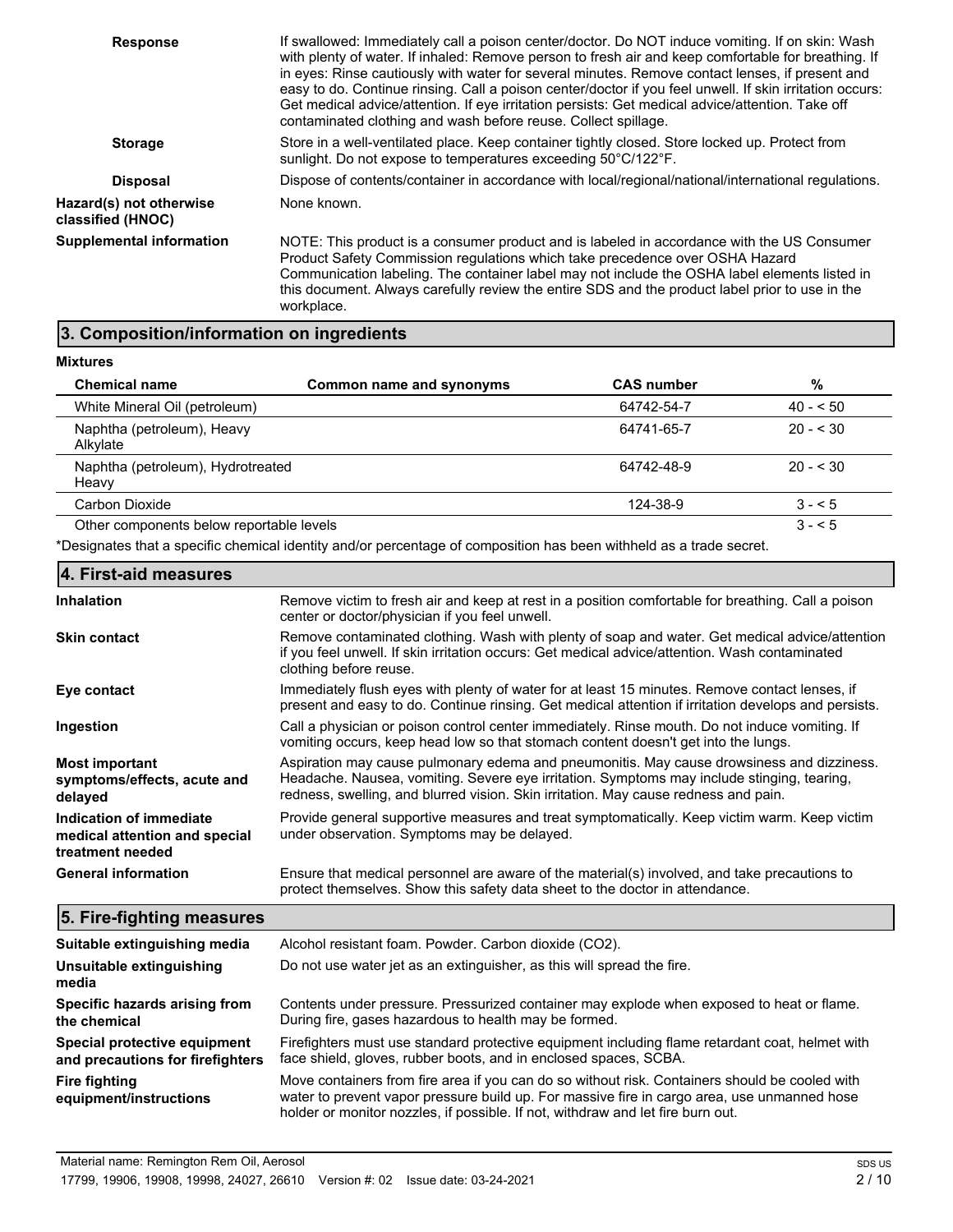| <b>Specific methods</b>                                                   | Use standard firefighting procedures and consider the hazards of other involved materials. Move<br>containers from fire area if you can do so without risk. In the event of fire and/or explosion do not<br>breathe fumes.                                                                                                                                                                                                                                                                                                                                                                                                                                                                                                                                                                                                                                       |  |  |
|---------------------------------------------------------------------------|------------------------------------------------------------------------------------------------------------------------------------------------------------------------------------------------------------------------------------------------------------------------------------------------------------------------------------------------------------------------------------------------------------------------------------------------------------------------------------------------------------------------------------------------------------------------------------------------------------------------------------------------------------------------------------------------------------------------------------------------------------------------------------------------------------------------------------------------------------------|--|--|
| <b>General fire hazards</b>                                               | Flammable aerosol.                                                                                                                                                                                                                                                                                                                                                                                                                                                                                                                                                                                                                                                                                                                                                                                                                                               |  |  |
| 6. Accidental release measures                                            |                                                                                                                                                                                                                                                                                                                                                                                                                                                                                                                                                                                                                                                                                                                                                                                                                                                                  |  |  |
| Personal precautions,<br>protective equipment and<br>emergency procedures | Keep unnecessary personnel away. Keep people away from and upwind of spill/leak. Wear<br>appropriate protective equipment and clothing during clean-up. Avoid breathing mist/vapor. Do not<br>touch damaged containers or spilled material unless wearing appropriate protective clothing.<br>Ventilate closed spaces before entering them. Local authorities should be advised if significant<br>spillages cannot be contained. For personal protection, see section 8 of the SDS.                                                                                                                                                                                                                                                                                                                                                                              |  |  |
| <b>Methods and materials for</b><br>containment and cleaning up           | Refer to attached safety data sheets and/or instructions for use. Stop leak if you can do so without<br>risk. Move the cylinder to a safe and open area if the leak is irreparable. Use water spray to reduce<br>vapors or divert vapor cloud drift. Eliminate all ignition sources (no smoking, flares, sparks, or<br>flames in immediate area). Keep combustibles (wood, paper, oil, etc.) away from spilled material.<br>Prevent entry into waterways, sewer, basements or confined areas. Absorb in vermiculite, dry sand<br>or earth and place into containers. Following product recovery, flush area with water.                                                                                                                                                                                                                                          |  |  |
|                                                                           | Small Spills: Wipe up with absorbent material (e.g. cloth, fleece). Clean surface thoroughly to<br>remove residual contamination. For waste disposal, see section 13 of the SDS.                                                                                                                                                                                                                                                                                                                                                                                                                                                                                                                                                                                                                                                                                 |  |  |
| <b>Environmental precautions</b>                                          | Avoid release to the environment. Inform appropriate managerial or supervisory personnel of all<br>environmental releases. Prevent further leakage or spillage if safe to do so. Avoid discharge into<br>drains, water courses or onto the ground.                                                                                                                                                                                                                                                                                                                                                                                                                                                                                                                                                                                                               |  |  |
| 7. Handling and storage                                                   |                                                                                                                                                                                                                                                                                                                                                                                                                                                                                                                                                                                                                                                                                                                                                                                                                                                                  |  |  |
| <b>Precautions for safe handling</b>                                      | Pressurized container: Do not pierce or burn, even after use. Do not use if spray button is missing<br>or defective. Do not spray on a naked flame or any other incandescent material. Do not smoke<br>while using or until sprayed surface is thoroughly dry. Do not cut, weld, solder, drill, grind, or<br>expose containers to heat, flame, sparks, or other sources of ignition. All equipment used when<br>handling the product must be grounded. Do not re-use empty containers. Avoid contact with eyes,<br>skin, and clothing. Avoid prolonged exposure. When using, do not eat, drink or smoke. Use only in<br>well-ventilated areas. Wear appropriate personal protective equipment. Wash hands thoroughly<br>after handling. Avoid release to the environment. Wash contaminated clothing before reuse.<br>Observe good industrial hygiene practices. |  |  |
| Conditions for safe storage,<br>including any incompatibilities           | Level 3 Aerosol.                                                                                                                                                                                                                                                                                                                                                                                                                                                                                                                                                                                                                                                                                                                                                                                                                                                 |  |  |
|                                                                           | Store locked up. Pressurized container. Protect from sunlight and do not expose to temperatures<br>exceeding 50°C/122 °F. Do not puncture, incinerate or crush. Do not handle or store near an open<br>flame, heat or other sources of ignition. This material can accumulate static charge which may<br>cause spark and become an ignition source. Store in tightly closed container. Store away from<br>incompatible materials (see Section 10 of the SDS).                                                                                                                                                                                                                                                                                                                                                                                                    |  |  |

## **8. Exposure controls/personal protection**

#### **Occupational exposure limits**

The following constituents are the only constituents of the product which have a PEL, TLV or other recommended exposure limit. At this time, the other constituents have no known exposure limits.

#### **US. OSHA Table Z-1 Limits for Air Contaminants (29 CFR 1910.1000)**

| <b>Components</b>                                              | <b>Type</b> | Form<br><b>Value</b>      |
|----------------------------------------------------------------|-------------|---------------------------|
| Carbon Dioxide (CAS<br>$124 - 38 - 9$                          | PEL         | 9000 mg/m3                |
|                                                                |             | 5000 ppm                  |
| Naphtha (petroleum),<br>Heavy Alkylate (CAS<br>64741-65-7)     | PEL         | $400$ mg/m $3$            |
|                                                                |             | $100$ ppm                 |
| Naphtha (petroleum),<br>Hydrotreated Heavy (CAS<br>64742-48-9) | <b>PEL</b>  | 400 mg/m3                 |
|                                                                |             | $100$ ppm                 |
| White Mineral Oil<br>(petroleum) (CAS<br>64742-54-7)           | PEL         | Mist.<br>$5 \text{ mg/m}$ |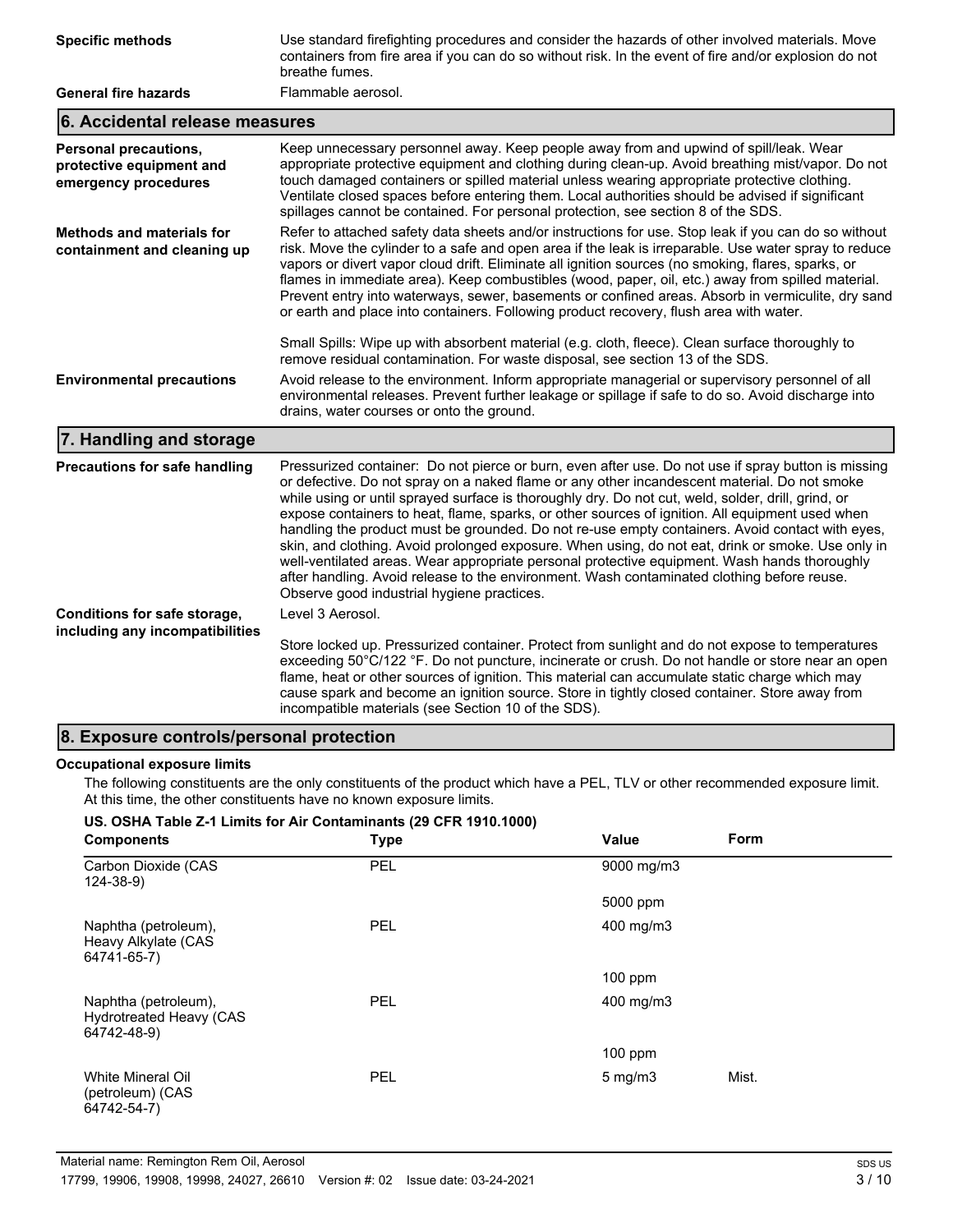## **US. ACGIH Threshold Limit Values**

| <b>Components</b>                                    | <b>Type</b> | Value            | Form                |
|------------------------------------------------------|-------------|------------------|---------------------|
| Carbon Dioxide (CAS<br>$124 - 38 - 9$                | <b>STEL</b> | 30000 ppm        |                     |
|                                                      | <b>TWA</b>  | 5000 ppm         |                     |
| White Mineral Oil<br>(petroleum) (CAS<br>64742-54-7) | <b>TWA</b>  | $5 \text{ mg/m}$ | Inhalable fraction. |

# **US. NIOSH: Pocket Guide to Chemical Hazards**

| <b>Components</b>                                                     | <b>Type</b>                                                                                                                                                                                                                                                                                                                                                                                                                                          | Value            | Form  |
|-----------------------------------------------------------------------|------------------------------------------------------------------------------------------------------------------------------------------------------------------------------------------------------------------------------------------------------------------------------------------------------------------------------------------------------------------------------------------------------------------------------------------------------|------------------|-------|
| Carbon Dioxide (CAS<br>$124 - 38 - 9$                                 | <b>STEL</b>                                                                                                                                                                                                                                                                                                                                                                                                                                          | 54000 mg/m3      |       |
|                                                                       |                                                                                                                                                                                                                                                                                                                                                                                                                                                      | 30000 ppm        |       |
|                                                                       | TWA                                                                                                                                                                                                                                                                                                                                                                                                                                                  | 9000 mg/m3       |       |
|                                                                       |                                                                                                                                                                                                                                                                                                                                                                                                                                                      | 5000 ppm         |       |
| Naphtha (petroleum),<br>Heavy Alkylate (CAS<br>64741-65-7)            | TWA                                                                                                                                                                                                                                                                                                                                                                                                                                                  | 400 mg/m3        |       |
|                                                                       |                                                                                                                                                                                                                                                                                                                                                                                                                                                      | 100 ppm          |       |
| Naphtha (petroleum),<br><b>Hydrotreated Heavy (CAS</b><br>64742-48-9) | TWA                                                                                                                                                                                                                                                                                                                                                                                                                                                  | 400 mg/m3        |       |
|                                                                       |                                                                                                                                                                                                                                                                                                                                                                                                                                                      | $100$ ppm        |       |
| <b>White Mineral Oil</b><br>(petroleum) (CAS<br>64742-54-7)           | <b>STEL</b>                                                                                                                                                                                                                                                                                                                                                                                                                                          | 10 mg/m3         | Mist. |
|                                                                       | TWA                                                                                                                                                                                                                                                                                                                                                                                                                                                  | $5 \text{ mg/m}$ | Mist. |
| <b>Biological limit values</b>                                        | No biological exposure limits noted for the ingredient(s).                                                                                                                                                                                                                                                                                                                                                                                           |                  |       |
| Appropriate engineering<br>controls                                   | Good general ventilation (typically 10 air changes per hour) should be used. Ventilation rates<br>should be matched to conditions. If applicable, use process enclosures, local exhaust ventilation,<br>or other engineering controls to maintain airborne levels below recommended exposure limits. If<br>exposure limits have not been established, maintain airborne levels to an acceptable level. Provide<br>eyewash station and safety shower. |                  |       |
|                                                                       | Individual protection measures, such as personal protective equipment                                                                                                                                                                                                                                                                                                                                                                                |                  |       |
| <b>Eye/face protection</b>                                            | Face shield is recommended. Wear safety glasses with side shields (or goggles). Wear safety<br>glasses with side shields or goggles                                                                                                                                                                                                                                                                                                                  |                  |       |
| <b>Skin protection</b>                                                |                                                                                                                                                                                                                                                                                                                                                                                                                                                      |                  |       |
| <b>Hand protection</b>                                                | Wear appropriate chemical resistant gloves.                                                                                                                                                                                                                                                                                                                                                                                                          |                  |       |
| Other                                                                 | Wear appropriate chemical resistant clothing.                                                                                                                                                                                                                                                                                                                                                                                                        |                  |       |
| <b>Respiratory protection</b>                                         | If permissible levels are exceeded use NIOSH mechanical filter / organic vapor cartridge or an<br>air-supplied respirator. Chemical respirator with organic vapor cartridge and full facepiece if<br>threshold limits are exceeded. Dust & vapor respirator.                                                                                                                                                                                         |                  |       |
| <b>Thermal hazards</b>                                                | Wear appropriate thermal protective clothing, when necessary.                                                                                                                                                                                                                                                                                                                                                                                        |                  |       |
| <b>General hygiene</b><br>considerations                              | When using do not smoke. Always observe good personal hygiene measures, such as washing<br>after handling the material and before eating, drinking, and/or smoking. Routinely wash work<br>clothing and protective equipment to remove contaminants.                                                                                                                                                                                                 |                  |       |

## **9. Physical and chemical properties**

| <b>Appearance</b>     | Liquid          |
|-----------------------|-----------------|
| <b>Physical state</b> | Liquid.         |
| Form                  | Aerosol.        |
| Color                 | Clear colorless |
| Odor                  | Petroleum       |
| Odor threshold        | Not available.  |
| pH                    | Not available.  |
|                       |                 |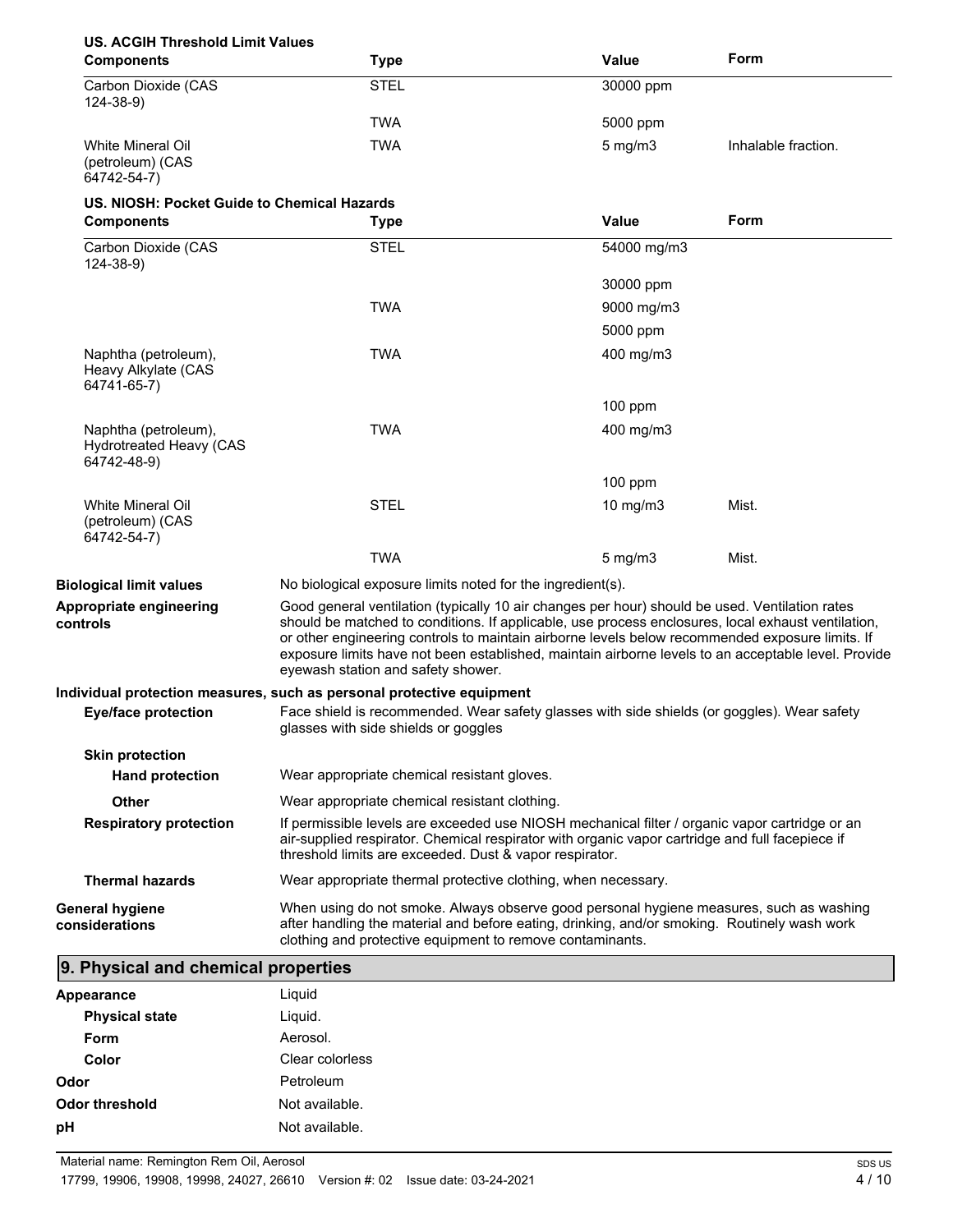| Melting point/freezing point                             | Not available.                    |
|----------------------------------------------------------|-----------------------------------|
| Initial boiling point and boiling<br>range               | 502.81 °F (261.56 °C) estimated   |
| <b>Flash point</b>                                       | 136.0 °F (57.8 °C) Tag Closed Cup |
| <b>Evaporation rate</b>                                  | Not available.                    |
| Flammability (solid, gas)                                | Not applicable.                   |
| Upper/lower flammability or explosive limits             |                                   |
| <b>Flammability limit - lower</b><br>(%)                 | Not available.                    |
| <b>Flammability limit - upper</b><br>(%)                 | Not available.                    |
| Explosive limit - lower (%)                              | Not available.                    |
| Explosive limit - upper (%)                              | Not available.                    |
| Vapor pressure                                           | 0.60343 hPa estimated             |
| Vapor density                                            | Not available.                    |
| <b>Relative density</b>                                  | Not available.                    |
| Solubility(ies)                                          |                                   |
| Solubility (water)                                       | Not available.                    |
| <b>Partition coefficient</b><br>(n-octanol/water)        | Not available.                    |
| Auto-ignition temperature                                | 526.04 °F (274.47 °C) estimated   |
| <b>Decomposition temperature</b>                         | Not available.                    |
| <b>Viscosity</b>                                         | Not available.                    |
| <b>Other information</b>                                 |                                   |
| <b>Density</b>                                           | 7.05607 lbs/gal estimated         |
| <b>Explosive properties</b>                              | Not explosive.                    |
| <b>Flame extension</b>                                   | 19 in                             |
| <b>Flammability (flash back)</b>                         | No                                |
| <b>Flammability class</b>                                | Combustible II estimated          |
| <b>Heat of combustion (NFPA</b><br>30B)                  | 33.97 kJ/g estimated              |
| <b>Oxidizing properties</b>                              | Not oxidizing.                    |
| <b>Percent volatile</b>                                  | 48.4 % estimated                  |
| <b>Specific gravity</b>                                  | 0.84554 estimated                 |
| <b>VOC</b>                                               | 48.4 % estimated                  |
| $\sim$ $\sim$ $\sim$<br>$\overline{\phantom{a}}$<br>- 14 |                                   |

#### **10. Stability and reactivity**

| <b>Reactivity</b>                            | The product is stable and non-reactive under normal conditions of use, storage and transport.                                                                            |  |
|----------------------------------------------|--------------------------------------------------------------------------------------------------------------------------------------------------------------------------|--|
| <b>Chemical stability</b>                    | Material is stable under normal conditions.                                                                                                                              |  |
| <b>Possibility of hazardous</b><br>reactions | No dangerous reaction known under conditions of normal use.                                                                                                              |  |
| <b>Conditions to avoid</b>                   | Keep away from heat, hot surfaces, sparks, open flames and other ignition sources. Avoid<br>temperatures exceeding the flash point. Contact with incompatible materials. |  |
| Incompatible materials                       | Strong oxidizing agents.                                                                                                                                                 |  |
| <b>Hazardous decomposition</b><br>products   | No hazardous decomposition products are known.                                                                                                                           |  |
| 11. Toxicological information                |                                                                                                                                                                          |  |

# **Information on likely routes of exposure Inhalation** May cause drowsiness and dizziness. Headache. Nausea, vomiting. Prolonged inhalation may be harmful. **Skin contact** Harmful in contact with skin. Causes skin irritation. **Eye contact** Causes serious eye irritation.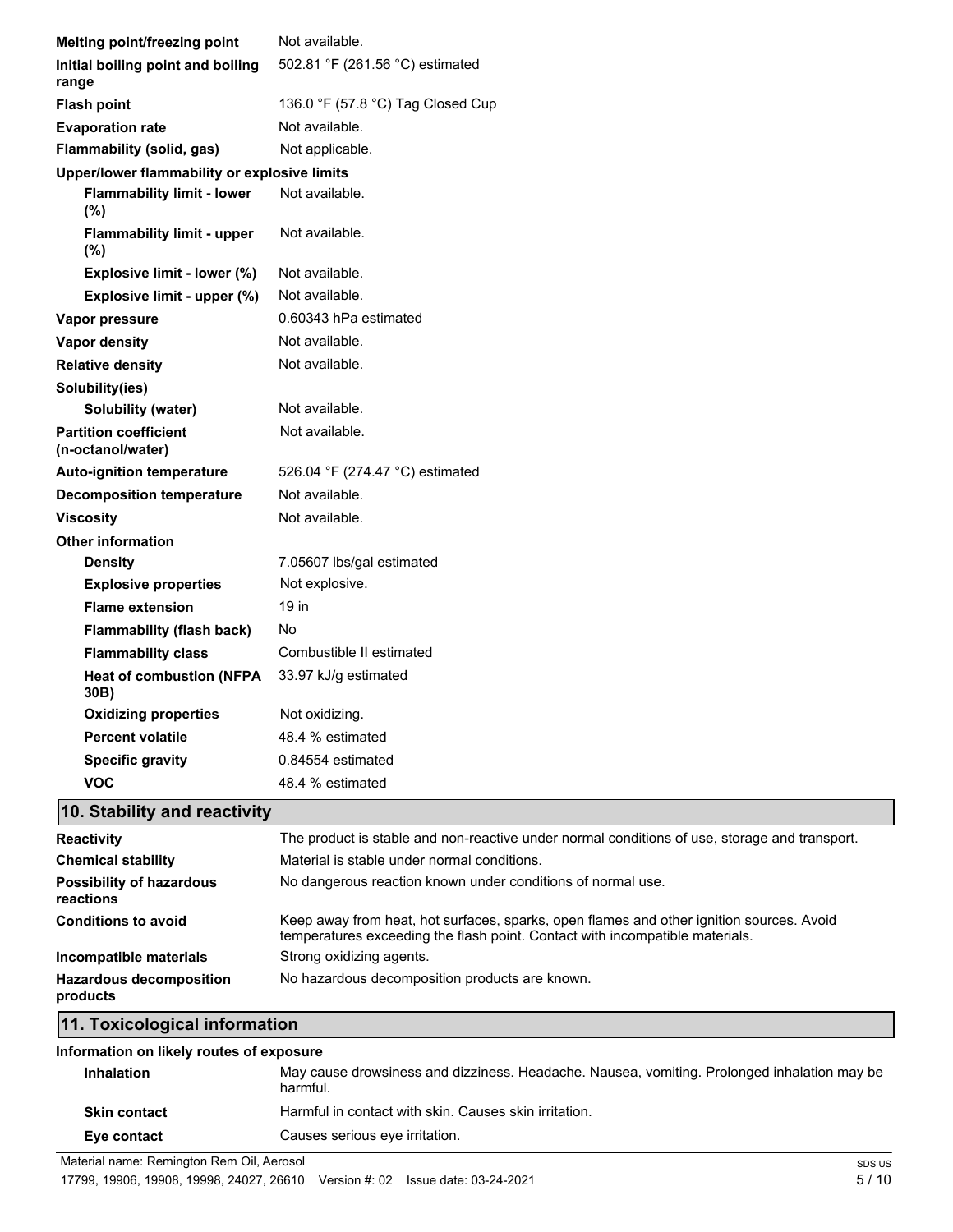| Ingestion                                                                          | Droplets of the product aspirated into the lungs through ingestion or vomiting may cause a serious<br>chemical pneumonia.                                                                                                                                                      |                                                                              |  |
|------------------------------------------------------------------------------------|--------------------------------------------------------------------------------------------------------------------------------------------------------------------------------------------------------------------------------------------------------------------------------|------------------------------------------------------------------------------|--|
| Symptoms related to the<br>physical, chemical and<br>toxicological characteristics | Aspiration may cause pulmonary edema and pneumonitis. May cause drowsiness and dizziness.<br>Headache. Nausea, vomiting. Severe eye irritation. Symptoms may include stinging, tearing,<br>redness, swelling, and blurred vision. Skin irritation. May cause redness and pain. |                                                                              |  |
| Information on toxicological effects                                               |                                                                                                                                                                                                                                                                                |                                                                              |  |
| <b>Acute toxicity</b>                                                              |                                                                                                                                                                                                                                                                                | May be fatal if swallowed and enters airways. Harmful in contact with skin.  |  |
| <b>Components</b>                                                                  | <b>Test Results</b><br><b>Species</b>                                                                                                                                                                                                                                          |                                                                              |  |
| Naphtha (petroleum), Heavy Alkylate (CAS 64741-65-7)                               |                                                                                                                                                                                                                                                                                |                                                                              |  |
| <b>Acute</b>                                                                       |                                                                                                                                                                                                                                                                                |                                                                              |  |
| Dermal                                                                             |                                                                                                                                                                                                                                                                                |                                                                              |  |
| LD50                                                                               | Rabbit                                                                                                                                                                                                                                                                         | > 1900 mg/kg, 24 Hours                                                       |  |
| <b>Inhalation</b>                                                                  |                                                                                                                                                                                                                                                                                |                                                                              |  |
| Vapor<br>LC50                                                                      | Rat                                                                                                                                                                                                                                                                            | $>$ 4.96 mg/l, 4 Hours                                                       |  |
| Oral                                                                               |                                                                                                                                                                                                                                                                                |                                                                              |  |
| LD <sub>50</sub>                                                                   | Rat                                                                                                                                                                                                                                                                            | 4820 mg/kg                                                                   |  |
| Naphtha (petroleum), Hydrotreated Heavy (CAS 64742-48-9)                           |                                                                                                                                                                                                                                                                                |                                                                              |  |
| <b>Acute</b>                                                                       |                                                                                                                                                                                                                                                                                |                                                                              |  |
| Dermal                                                                             |                                                                                                                                                                                                                                                                                |                                                                              |  |
| LD50                                                                               | Rabbit                                                                                                                                                                                                                                                                         | > 1900 mg/kg, 24 Hours                                                       |  |
| <b>Inhalation</b>                                                                  |                                                                                                                                                                                                                                                                                |                                                                              |  |
| Vapor                                                                              |                                                                                                                                                                                                                                                                                |                                                                              |  |
| LC50                                                                               | Rat                                                                                                                                                                                                                                                                            | $>$ 4.96 mg/l, 4 Hours                                                       |  |
| Oral                                                                               |                                                                                                                                                                                                                                                                                |                                                                              |  |
| LD50                                                                               | Rat                                                                                                                                                                                                                                                                            | 4820 mg/kg                                                                   |  |
| White Mineral Oil (petroleum) (CAS 64742-54-7)                                     |                                                                                                                                                                                                                                                                                |                                                                              |  |
| <b>Acute</b><br><b>Dermal</b>                                                      |                                                                                                                                                                                                                                                                                |                                                                              |  |
| LD <sub>50</sub>                                                                   | Rabbit                                                                                                                                                                                                                                                                         | > 2000 mg/kg, 24 Hours                                                       |  |
| Inhalation                                                                         |                                                                                                                                                                                                                                                                                |                                                                              |  |
| LC50                                                                               | Rat                                                                                                                                                                                                                                                                            | $>$ 3.9 mg/l, 4 Hours                                                        |  |
| Oral                                                                               |                                                                                                                                                                                                                                                                                |                                                                              |  |
| LD50                                                                               | Rat                                                                                                                                                                                                                                                                            | > 2000 mg/kg                                                                 |  |
|                                                                                    |                                                                                                                                                                                                                                                                                | 5000 mg/kg                                                                   |  |
| <b>Skin corrosion/irritation</b>                                                   | Causes skin irritation.                                                                                                                                                                                                                                                        |                                                                              |  |
| Serious eye damage/eye<br>irritation                                               | Causes serious eye irritation.                                                                                                                                                                                                                                                 |                                                                              |  |
| Respiratory or skin sensitization                                                  |                                                                                                                                                                                                                                                                                |                                                                              |  |
| <b>Respiratory sensitization</b>                                                   | Not a respiratory sensitizer.                                                                                                                                                                                                                                                  |                                                                              |  |
| <b>Skin sensitization</b>                                                          |                                                                                                                                                                                                                                                                                | This product is not expected to cause skin sensitization.                    |  |
| <b>Germ cell mutagenicity</b>                                                      | No data available to indicate product or any components present at greater than 0.1% are<br>mutagenic or genotoxic.                                                                                                                                                            |                                                                              |  |
| Carcinogenicity                                                                    | Not classifiable as to carcinogenicity to humans.                                                                                                                                                                                                                              |                                                                              |  |
|                                                                                    | IARC Monographs. Overall Evaluation of Carcinogenicity                                                                                                                                                                                                                         |                                                                              |  |
| White Mineral Oil (petroleum) (CAS 64742-54-7)                                     | OSHA Specifically Regulated Substances (29 CFR 1910.1001-1052)                                                                                                                                                                                                                 | 3 Not classifiable as to carcinogenicity to humans.                          |  |
| Not regulated.                                                                     | US. National Toxicology Program (NTP) Report on Carcinogens                                                                                                                                                                                                                    |                                                                              |  |
| Not listed.                                                                        |                                                                                                                                                                                                                                                                                |                                                                              |  |
| <b>Reproductive toxicity</b>                                                       |                                                                                                                                                                                                                                                                                | This product is not expected to cause reproductive or developmental effects. |  |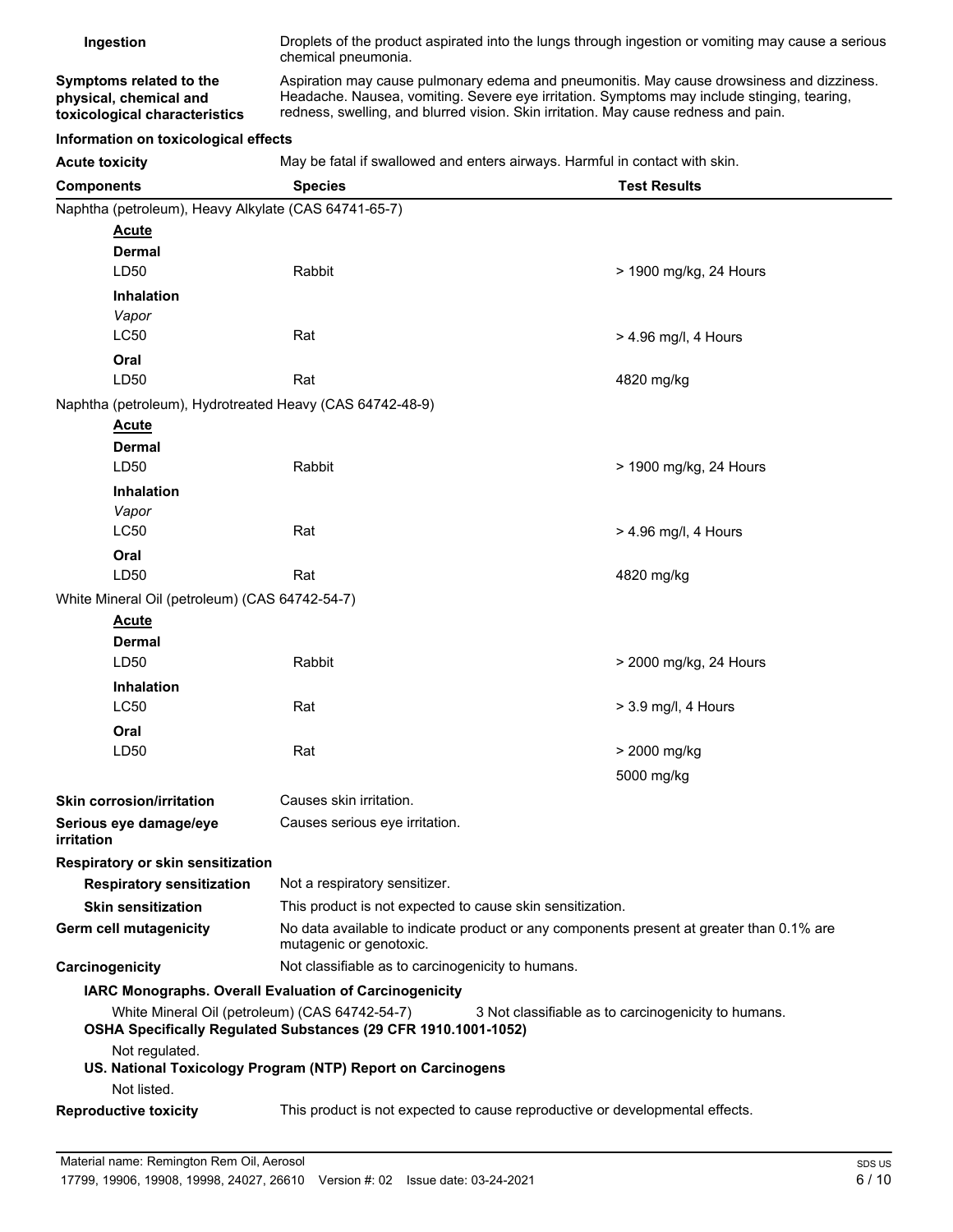| <b>Specific target organ toxicity -</b><br>single exposure   | May cause drowsiness and dizziness.           |
|--------------------------------------------------------------|-----------------------------------------------|
| <b>Specific target organ toxicity -</b><br>repeated exposure | Not classified.                               |
| <b>Aspiration hazard</b>                                     | May be fatal if swallowed and enters airways. |
| Chronic effects                                              | Prolonged inhalation may be harmful.          |

| 12. Ecological information                               |                                                                                                         |                                                                                               |                          |
|----------------------------------------------------------|---------------------------------------------------------------------------------------------------------|-----------------------------------------------------------------------------------------------|--------------------------|
| <b>Ecotoxicity</b>                                       |                                                                                                         | Toxic to aquatic life with long lasting effects.                                              |                          |
| <b>Components</b>                                        |                                                                                                         | <b>Species</b>                                                                                | <b>Test Results</b>      |
| Naphtha (petroleum), Heavy Alkylate (CAS 64741-65-7)     |                                                                                                         |                                                                                               |                          |
| <b>Aquatic</b>                                           |                                                                                                         |                                                                                               |                          |
| Crustacea                                                | EC50                                                                                                    | Water flea (Daphnia pulex)                                                                    | 2.7 - 5.1 mg/l, 48 hours |
| Fish                                                     | <b>LC50</b>                                                                                             | Rainbow trout, donaldson trout<br>(Oncorhynchus mykiss)                                       | 8.8 mg/l, 96 hours       |
|                                                          |                                                                                                         |                                                                                               | 8.8 mg/l, 96 hours       |
| Naphtha (petroleum), Hydrotreated Heavy (CAS 64742-48-9) |                                                                                                         |                                                                                               |                          |
| <b>Aquatic</b>                                           |                                                                                                         |                                                                                               |                          |
| Crustacea                                                | EC <sub>50</sub>                                                                                        | Water flea (Daphnia pulex)                                                                    | 2.7 - 5.1 mg/l, 48 hours |
| Fish                                                     | <b>LC50</b>                                                                                             | Rainbow trout.donaldson trout<br>(Oncorhynchus mykiss)                                        | 8.8 mg/l, 96 hours       |
|                                                          |                                                                                                         |                                                                                               | 8.8 mg/l, 96 hours       |
| Persistence and degradability                            | No data is available on the degradability of any ingredients in the mixture.                            |                                                                                               |                          |
| <b>Bioaccumulative potential</b>                         | No data available.                                                                                      |                                                                                               |                          |
| <b>Mobility in soil</b>                                  |                                                                                                         | No data available.                                                                            |                          |
| Other adverse effects                                    | The product contains volatile organic compounds which have a photochemical ozone creation<br>potential. |                                                                                               |                          |
| 13. Disposal considerations                              |                                                                                                         |                                                                                               |                          |
| <b>Disposal instructions</b>                             |                                                                                                         | Collect and reclaim or dispose in sealed containers at licensed waste disposal site. Contents |                          |

| <b>Disposal instructions</b>             | Collect and reclaim or dispose in sealed containers at licensed waste disposal site. Contents<br>under pressure. Do not puncture, incinerate or crush. Incinerate the material under controlled<br>conditions in an approved incinerator. Do not allow this material to drain into sewers/water<br>supplies. Do not contaminate ponds, waterways or ditches with chemical or used container. If<br>discarded, this product is considered a RCRA ignitable waste, D001. Dispose of<br>contents/container in accordance with local/regional/national/international regulations. |
|------------------------------------------|-------------------------------------------------------------------------------------------------------------------------------------------------------------------------------------------------------------------------------------------------------------------------------------------------------------------------------------------------------------------------------------------------------------------------------------------------------------------------------------------------------------------------------------------------------------------------------|
| Local disposal regulations               | Dispose in accordance with all applicable regulations.                                                                                                                                                                                                                                                                                                                                                                                                                                                                                                                        |
| Hazardous waste code                     | D001: Waste Flammable material with a flash point <140 F<br>The waste code should be assigned in discussion between the user, the producer and the waste<br>disposal company.                                                                                                                                                                                                                                                                                                                                                                                                 |
| Waste from residues / unused<br>products | Dispose of in accordance with local regulations. Empty containers or liners may retain some<br>product residues. This material and its container must be disposed of in a safe manner (see:<br>Disposal instructions).                                                                                                                                                                                                                                                                                                                                                        |
| Contaminated packaging                   | Since emptied containers may retain product residue, follow label warnings even after container is<br>emptied. Empty containers should be taken to an approved waste handling site for recycling or<br>disposal. Do not re-use empty containers.                                                                                                                                                                                                                                                                                                                              |

# **14. Transport information**

| <b>DOT</b>                 |                                                                                                      |
|----------------------------|------------------------------------------------------------------------------------------------------|
| UN number                  | UN1950                                                                                               |
| UN proper shipping name    | Aerosols, flammable, (each not exceeding 1 L capacity), Limited Quantity                             |
| Transport hazard class(es) |                                                                                                      |
| <b>Class</b>               | 2.1                                                                                                  |
| <b>Subsidiary risk</b>     |                                                                                                      |
| Label(s)                   | 2.1                                                                                                  |
| Packing group              | Not available.                                                                                       |
|                            | Special precautions for user Read safety instructions, SDS and emergency procedures before handling. |
| <b>Special provisions</b>  | N82                                                                                                  |
|                            |                                                                                                      |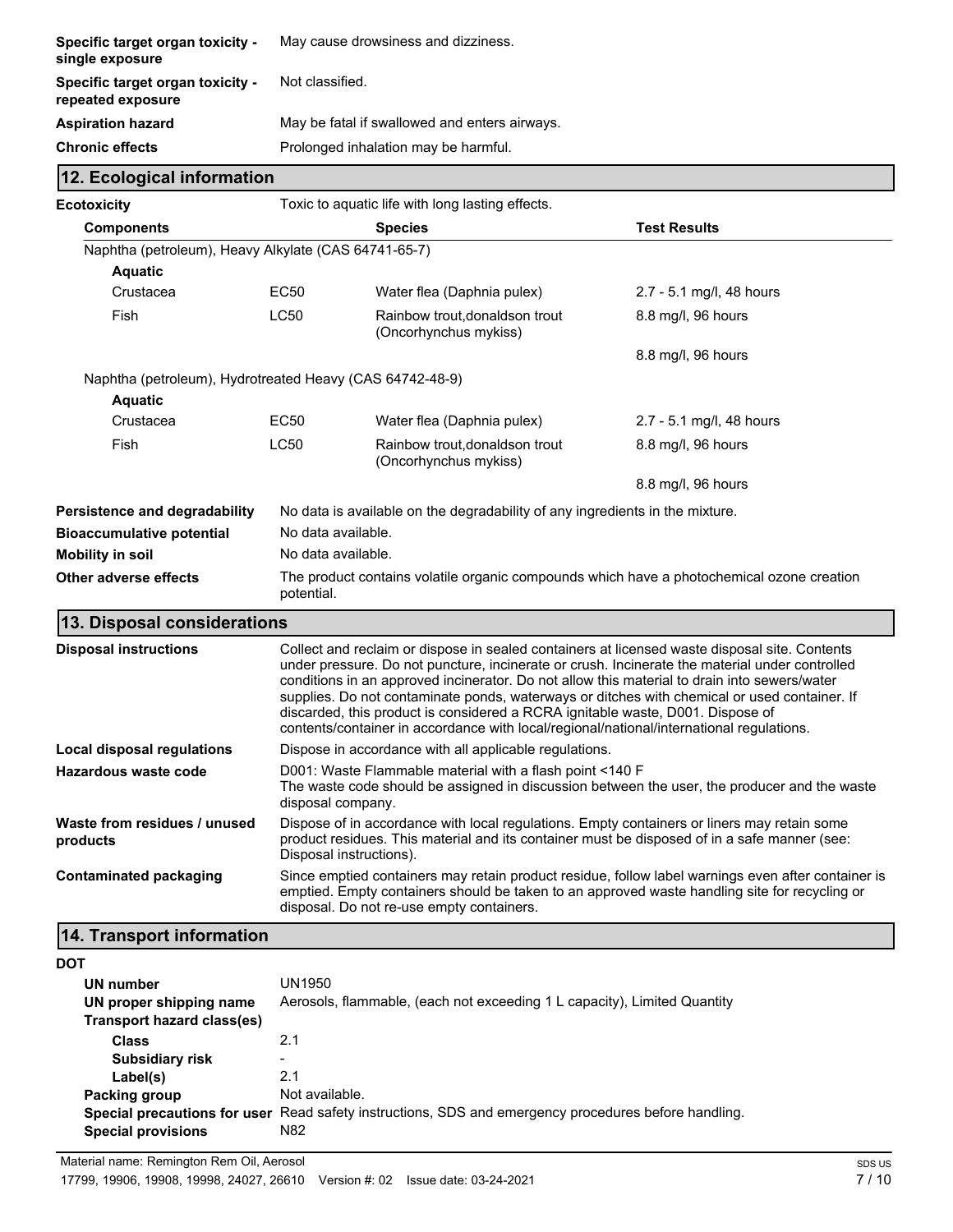| <b>Packaging exceptions</b>                                                    | 306                                                                                                  |
|--------------------------------------------------------------------------------|------------------------------------------------------------------------------------------------------|
| Packaging non bulk                                                             | None                                                                                                 |
| Packaging bulk                                                                 | None                                                                                                 |
| <b>IATA</b>                                                                    |                                                                                                      |
| <b>UN number</b>                                                               | UN1950                                                                                               |
| UN proper shipping name                                                        | Aerosols, flammable, Limited Quantity                                                                |
| <b>Transport hazard class(es)</b>                                              |                                                                                                      |
| <b>Class</b>                                                                   | 2.1                                                                                                  |
| <b>Subsidiary risk</b>                                                         |                                                                                                      |
| Packing group                                                                  | Not available.                                                                                       |
| <b>Environmental hazards</b>                                                   | No.                                                                                                  |
| <b>ERG Code</b>                                                                | 10 <sub>L</sub>                                                                                      |
| <b>Other information</b>                                                       | Special precautions for user Read safety instructions, SDS and emergency procedures before handling. |
| Passenger and cargo<br>aircraft                                                | Allowed with restrictions.                                                                           |
| <b>Cargo aircraft only</b>                                                     | Allowed with restrictions.                                                                           |
| <b>IMDG</b>                                                                    |                                                                                                      |
| <b>UN number</b>                                                               | UN1950                                                                                               |
| UN proper shipping name<br><b>Transport hazard class(es)</b>                   | AEROSOLS, MARINE POLLUTANT (Petroleum Distillates), Limited Quantity                                 |
| <b>Class</b>                                                                   | $\overline{2}$                                                                                       |
| <b>Subsidiary risk</b>                                                         |                                                                                                      |
| Packing group                                                                  | Not available.                                                                                       |
| <b>Environmental hazards</b>                                                   |                                                                                                      |
| <b>Marine pollutant</b>                                                        | Yes                                                                                                  |
| EmS                                                                            | $F-D. S-U$                                                                                           |
| <b>Petroleum Distillates</b>                                                   | Special precautions for user Read safety instructions, SDS and emergency procedures before handling. |
| Transport in bulk according to<br>Annex II of MARPOL 73/78 and<br>the IBC Code | Not established.                                                                                     |
| <b>DOT; IMDG</b>                                                               |                                                                                                      |

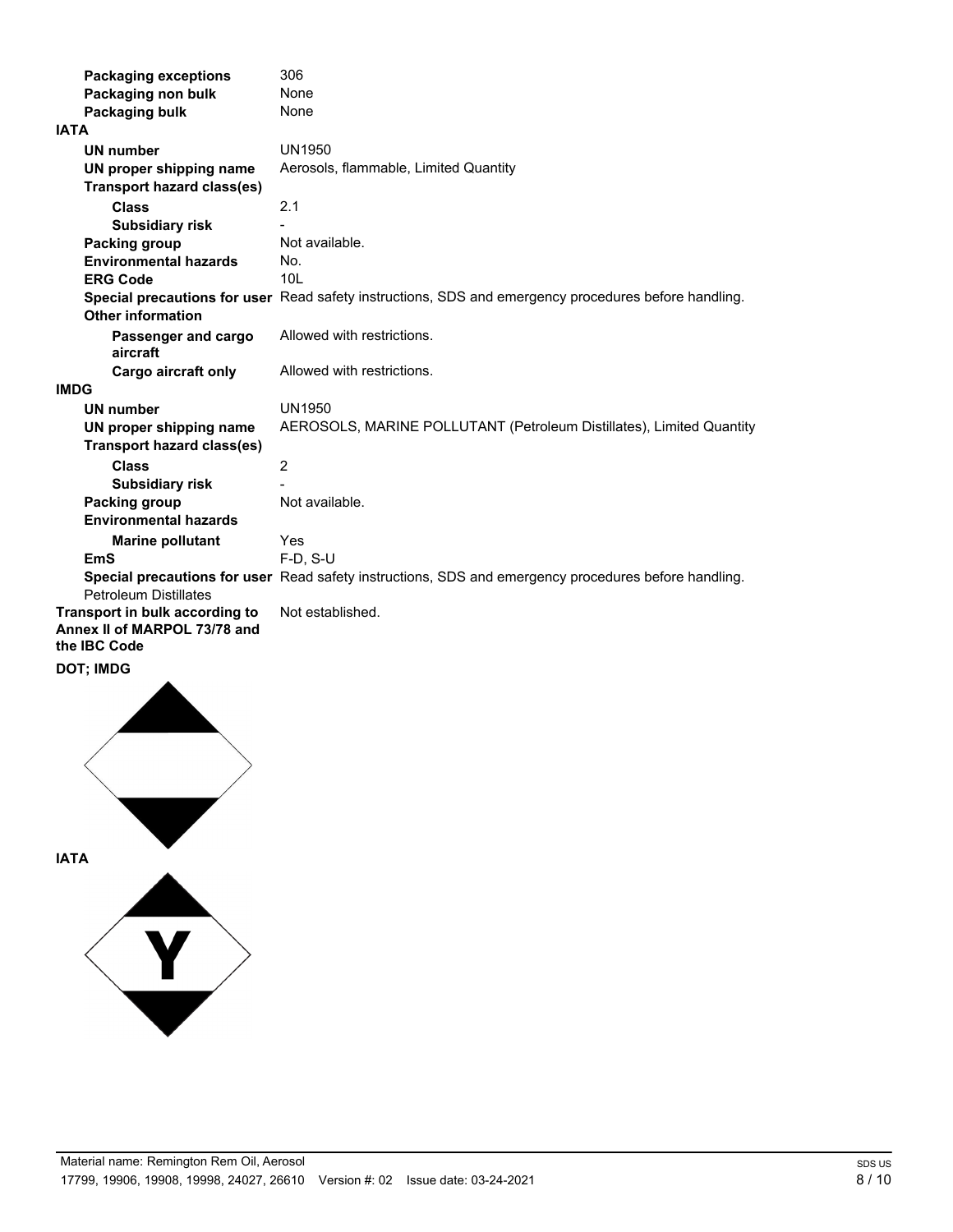### **Marine pollutant**



**General information** IMDG Regulated Marine Pollutant.

| 15. Regulatory information                     |                                                                                                                                                                                                                                                         |                        |
|------------------------------------------------|---------------------------------------------------------------------------------------------------------------------------------------------------------------------------------------------------------------------------------------------------------|------------------------|
| <b>US federal regulations</b>                  | This product is a "Hazardous Chemical" as defined by the OSHA Hazard Communication<br>Standard, 29 CFR 1910.1200.                                                                                                                                       |                        |
|                                                | TSCA Section 12(b) Export Notification (40 CFR 707, Subpt. D)                                                                                                                                                                                           |                        |
| Not regulated.                                 |                                                                                                                                                                                                                                                         |                        |
| Not listed.                                    | <b>CERCLA Hazardous Substance List (40 CFR 302.4)</b>                                                                                                                                                                                                   |                        |
| <b>SARA 304 Emergency release notification</b> |                                                                                                                                                                                                                                                         |                        |
| Not regulated.                                 | OSHA Specifically Regulated Substances (29 CFR 1910.1001-1052)                                                                                                                                                                                          |                        |
| Not regulated.                                 |                                                                                                                                                                                                                                                         |                        |
|                                                | Superfund Amendments and Reauthorization Act of 1986 (SARA)                                                                                                                                                                                             |                        |
| SARA 302 Extremely hazardous substance         |                                                                                                                                                                                                                                                         |                        |
| Not listed.                                    |                                                                                                                                                                                                                                                         |                        |
| <b>Classified hazard</b>                       | Flammable (gases, aerosols, liquids, or solids)<br>Acute toxicity (any route of exposure)                                                                                                                                                               |                        |
| categories                                     | Skin corrosion or irritation                                                                                                                                                                                                                            |                        |
|                                                | Serious eye damage or eye irritation                                                                                                                                                                                                                    |                        |
|                                                | Specific target organ toxicity (single or repeated exposure)<br>Aspiration hazard                                                                                                                                                                       |                        |
| SARA 313 (TRI reporting)<br>Not regulated.     |                                                                                                                                                                                                                                                         |                        |
| Other federal regulations                      |                                                                                                                                                                                                                                                         |                        |
|                                                | Clean Air Act (CAA) Section 112 Hazardous Air Pollutants (HAPs) List                                                                                                                                                                                    |                        |
| Not regulated.                                 | Clean Air Act (CAA) Section 112(r) Accidental Release Prevention (40 CFR 68.130)                                                                                                                                                                        |                        |
| Not regulated.                                 |                                                                                                                                                                                                                                                         |                        |
| <b>Safe Drinking Water Act</b><br>(SDWA)       | Not regulated.                                                                                                                                                                                                                                          |                        |
| <b>US state regulations</b>                    |                                                                                                                                                                                                                                                         |                        |
| <b>California Proposition 65</b>               |                                                                                                                                                                                                                                                         |                        |
|                                                | California Safe Drinking Water and Toxic Enforcement Act of 2016 (Proposition 65): This material<br>is not known to contain any chemicals currently listed as carcinogens or reproductive toxins. For<br>more information go to www.P65Warnings.ca.gov. |                        |
| subd. $(a)$                                    | US. California. Candidate Chemicals List. Safer Consumer Products Regulations (Cal. Code Regs, tit. 22, 69502.3,                                                                                                                                        |                        |
|                                                | Naphtha (petroleum), Heavy Alkylate (CAS 64741-65-7)<br>Naphtha (petroleum), Hydrotreated Heavy (CAS 64742-48-9)<br>White Mineral Oil (petroleum) (CAS 64742-54-7)                                                                                      |                        |
| <b>International Inventories</b>               |                                                                                                                                                                                                                                                         |                        |
| Country(s) or region                           | Inventory name                                                                                                                                                                                                                                          | On inventory (yes/no)* |
| Australia                                      | Australian Inventory of Chemical Substances (AICS)                                                                                                                                                                                                      | Yes                    |
| Canada                                         | Domestic Substances List (DSL)                                                                                                                                                                                                                          | Yes                    |
| Canada                                         | Non-Domestic Substances List (NDSL)                                                                                                                                                                                                                     | No                     |